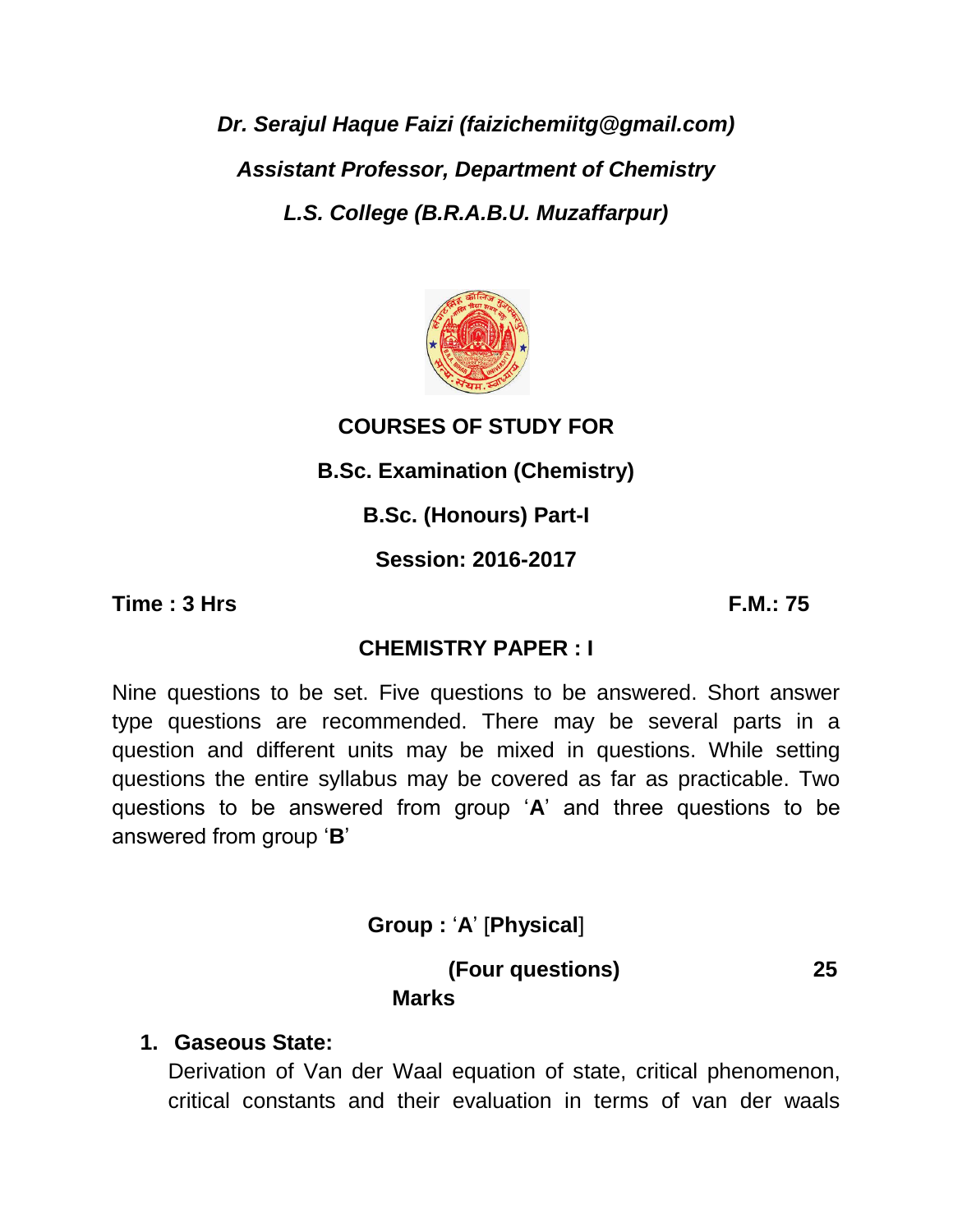constants. Determination of van der waals constants, law of corresponding states, reduced equation of states, Boyle's temperature.

## **2. Liquid State:**

Free volume of a liquid, vapour pressure, Trouton's rule, Surface tension, viscosity and their measurements, Molar volume, Parachor, Rheochor and chemical constitution, Kopp's law, internal pressure, solubility parameters, liquid crystal.

### **3. Phase Equilibria:**

Phase rule and the definition of terms, involved in it, one component system. Water and sulphur system, two component system Ag-Pb, KI + water, eutectic point, Formation of compounds with congruent melting points, Deliquescence, efflorescence, triple points.

## **4. Electrical Transport:**

Conductance in electrolytic solutions, Equivalent, specific and Molar conductance, cell constant, effect of dilution on conductance, Ionic mobility, migration of ions, Kohlrausch's law, transport number and its determination by Hittorff's methods, Applications of conductance measurements.

## **Group :** '**B**' [**Inorganic**]

**(Five questions) 50 Marks**

## **1. Periodic Properties:**

Atomic and ionic radii, ionization potential, electron affinity and electro negativity, their trends in periodic table and application in explaining and predicting the chemical behaviours.

## **2. Chemical Bonding:**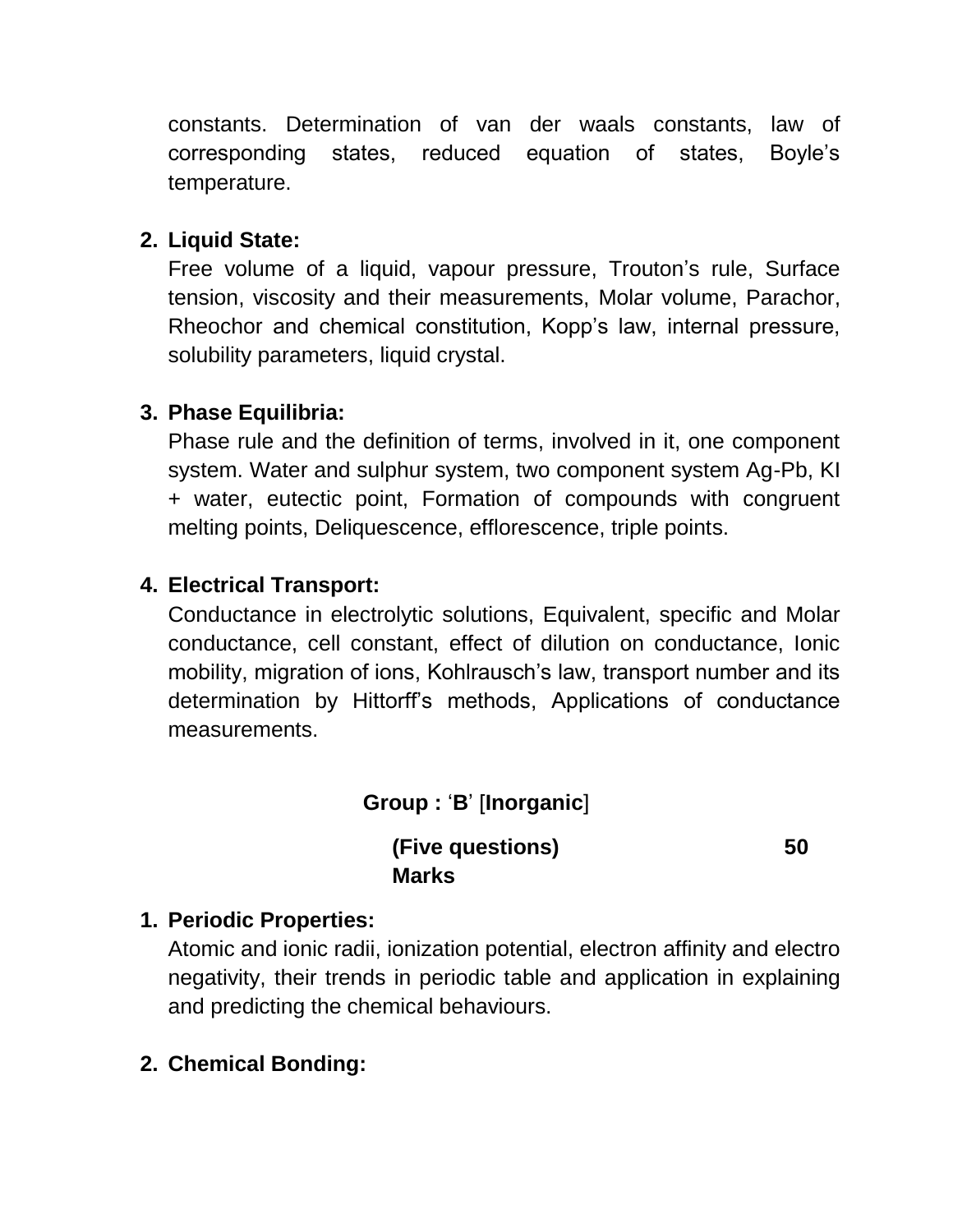**Covalent Bond:** V.B. theory and its limitations, Directional characteristics of covalent bond, Hybridisation and shape of inorganic molecules and ions VSEPR theory with special reference to bond and electronegativity, M.O. theory. Homonuclear and Heteronuclear diatomic molecules [CO, NO], bond strength, bond energy. **Dipole moment:** Percentage ionic character in HX, Molecular geometry of polyatomic molecules.

**Ionic Solids:** Lattice energy, Born Haber cycle, solvation energy solubility of ionic solid, polarizing power and polarizibility of ions, Fajan's rule. Weak interactions: H-bonding and van der waals forces.

#### **3. s-Block Elements:**

Comparative study, diagonal relationship, hydrides, solvation and complexing tendencies, an introduction to alkyl and aryl organometallics.

#### **4. p-Block Elements:**

Comparative study, relationship among metal, nonmetal and metalloids elements of group 13-17, elementary idea of hydrides, oxides and halides. Hydrides of boron, diborane and Higher boranes. Borazine, boro hydrides, fullerenes.

#### **Time : 3 Hrs F.M. : 75**

#### **CHEMISTRY PAPER : II**

Nine questions to be set. Five questions to be answered. Short answer type questions are recommended. There may be several parts in a question and different units may be mixed in questions. While setting questions the entire syllabus may be covered as far as practicable. Two questions to be answered from group '**A**' and three questions to be answered from group '**B**'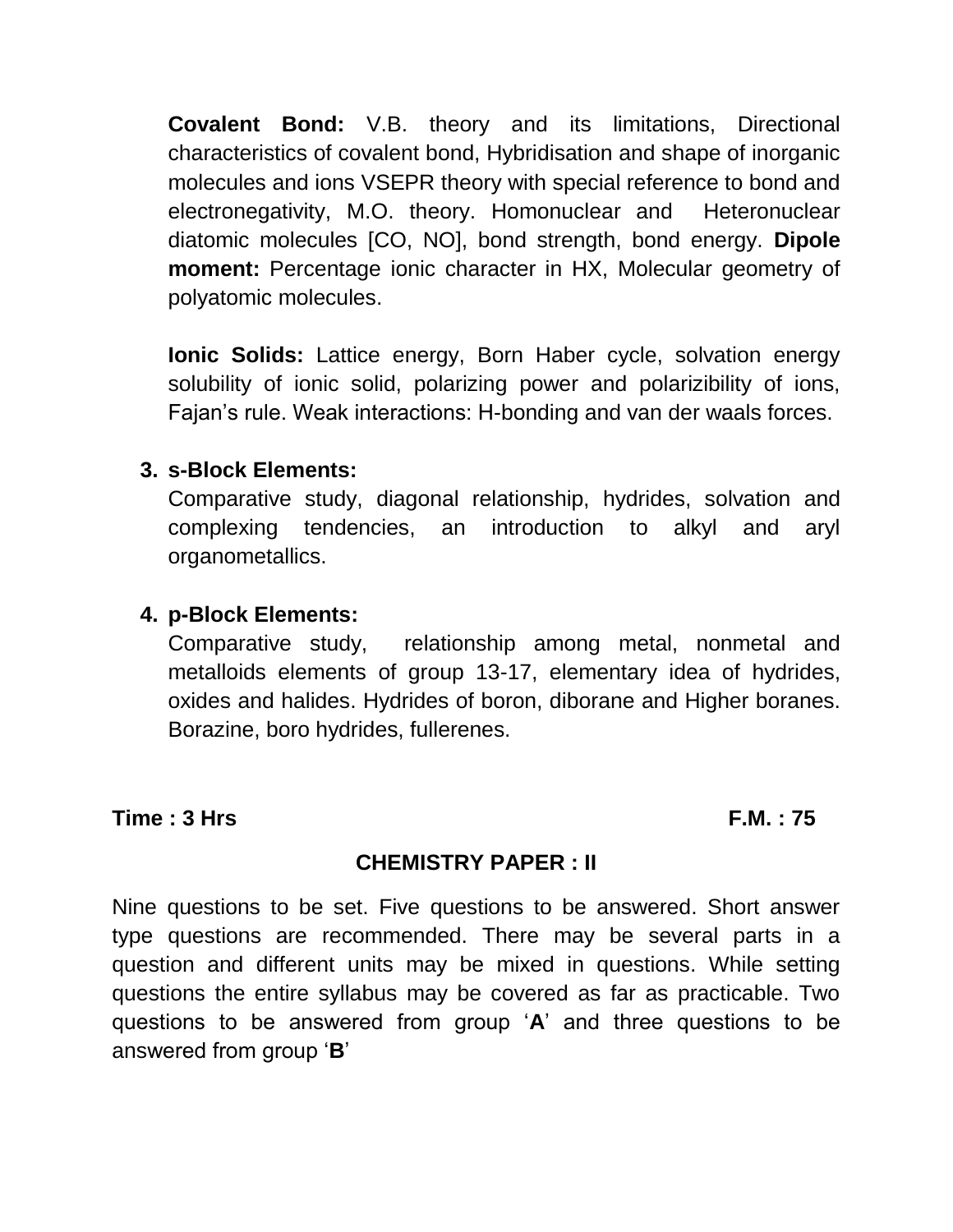## **Group :** '**A**' [**Physical**]

## **(Four questions) 25Marks**

#### **1. Atomic Structure:**

Black body radiation and planck's quantum theory, Wave-particle, duality for electron and de-Broglie equation, experimental verification of de-Broglie equation by Davission and Germer experiment, de-Broglie wave associated with Bohr orbit in H-atom, Heisenberg uncertainty principle and its importance.

#### **2. Solid State:**

Types of solid, space lattice and unit cell, law of rational indices-Miller and Weiss indices. Interplaner spacing in cubic system, radius ratio and coordination number, packing of particles- Octahedral and tetrahedral voids.

#### **3. Thermodynamic:**

Objectives of thermodynamics, thermodynamic terms, First law and its mathematics formulation, Internal energy, enthalpy,  $C_p$  and  $C_v$ relation, Joule –Thomson effect, Joule Thomson coefficient for ideal an real gases, Inversion temperature, work done in irreversible expansion, Reversible and irreversible adiabatic expansion of an ideal gas.

#### **4. Thermo-Chemistry:**

Exergonic and endergonic compounds, enthalpy of reaction at constant volume and constant pressure, enthalpy of combustion, Bomb calorimeter, enthalpy of neutralization and ionization, Kirchoff's law, Hess's law, bond dissociation energy.

**Group :** '**B**' [**Organic**]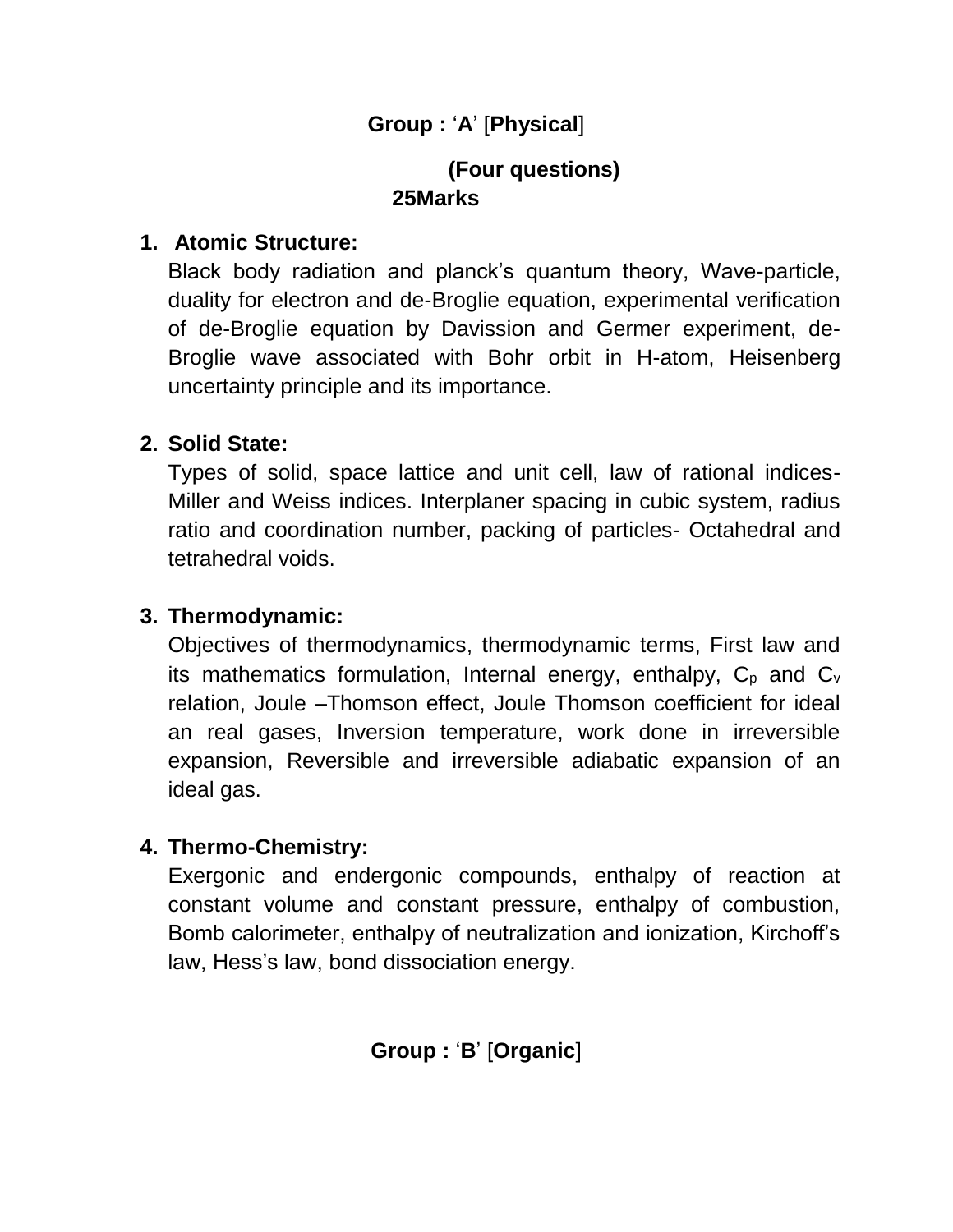## **(Five questions) 50 Marks**

**1.** Estimation of nitrogen and sulphur in an organic compounds. Determination of molecular mass of a caboxylic acid by silver salt method and of an organic base by chloroplatinate salt method.

#### **2. Structure and bonding:**

Hybridization and geometry of hydrocarbons bond lengths, bond angles, bond dissociation energy, localized and delocalized chemical bond, Van der Waal interactions and hydrogen bonding resonance, hyperconjugation, inductive and electromeric effect, their effects on properties of compounds.

#### **3. Mechanism of Organic Reactions:**

Homolysis and heterolysis of covalent bonds. Types of reagents: electrophilic and nucleophilic. Types of organic reactions, energy consideration with reference to activation energy and transition state. Reactive intermediates: carbanions, carbocations and free radicals (generation, structure and stability).

#### **4. Alcohols:**

Classification and nomenclature, Monohydric alcohols: Methods of preparation, physical and properties. Distinction among 1°, 2° and 3° alcohols. Preparation and properties of (i) Ethylene glycol, (ii) Glycerol and (iii) Allyl alcohol.

### **5. Organometallic Compounds:**

Organomagnesium compounds: The Grignard reagent-formation structure and application in organic synthesis. Basic idea about organometallics: Dimethylzing, Dimethylcadmium, Alkylithium and Lithium dialkylencuprate.

### **6. Organosulphur Compounds:**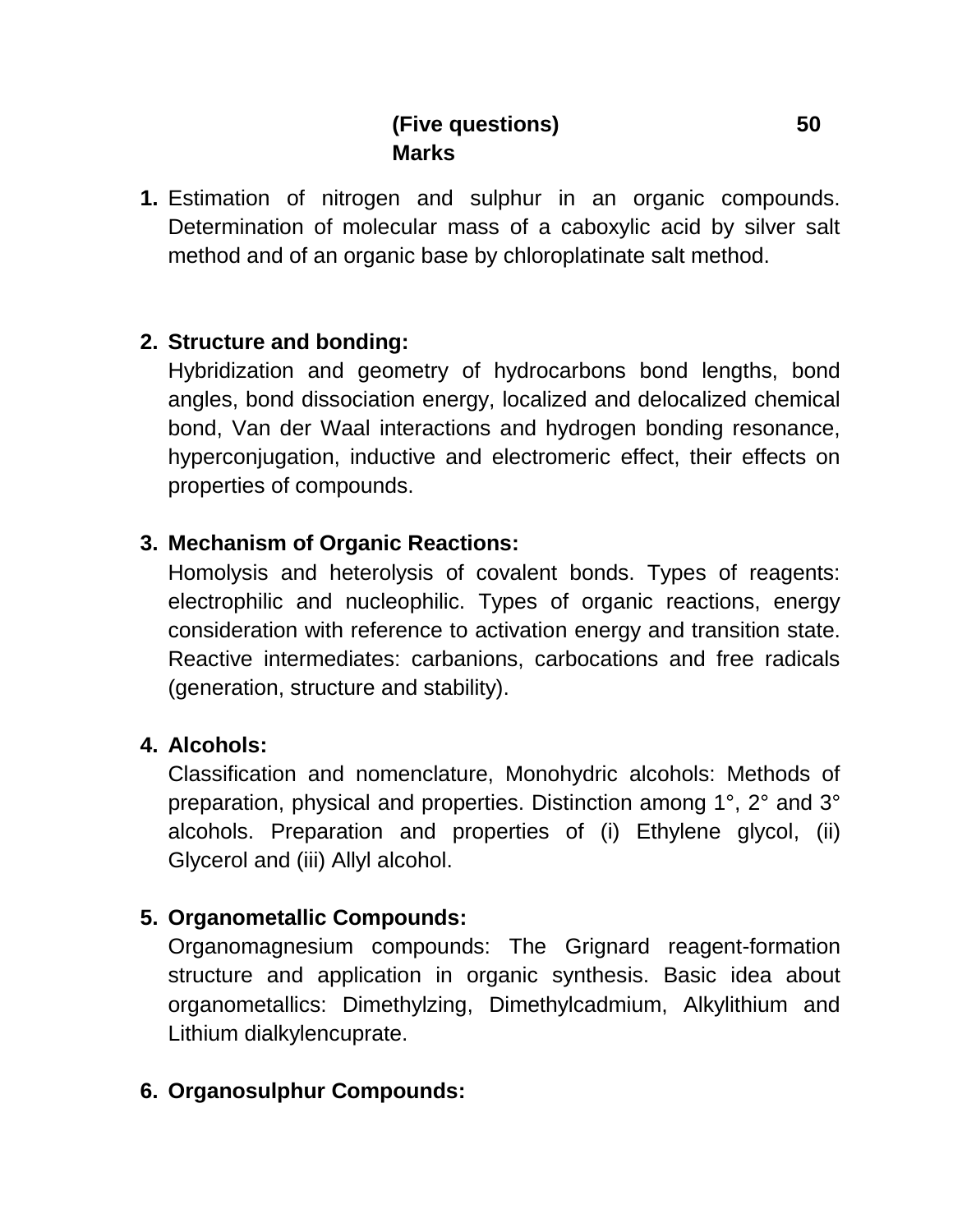Preliminary idea of organic sulphomides, sulphonics and sulphonic acids, methods of formation and chemical reactions of thiols and thioethers.

#### **7. Aldehydes and ketones:**

Nomenclature, structure of the carbonyl group, general methods of preparation, properties of aldehydes and ketones, an introduction to α-β unsaturated aldehydes and ketones.

#### **8. Carboxylic acids:**

General methods of preparations and properties of monocarboxylic acids and their derivatives such as ester, acid chlorides, amides and anhydrides. Methods of formation and chemical reactions of (i) unsaturated monocarboxylic acids and (ii) dicarboxylic acids

#### **9. Organic compounds of nitrogen**

Classification, nomenclature and structure of amines. Preparation and properties of aliphatic amines. Separation and identification of 1°, 2° and 3° amines. Preparation, properties and estimation of urea.

### **B.Sc. (Honours) Part-I**

### **Session: 2016-2017**

**Time : 6 Hrs F.M. : 50**

### **CHEMISTRY PRACTICAL**

Following exercise may be performed

- **1.** Qualitative analysis of inorganic salt mixture containing four radicals**. 20**
- **2. Qualitative organic analysis:**